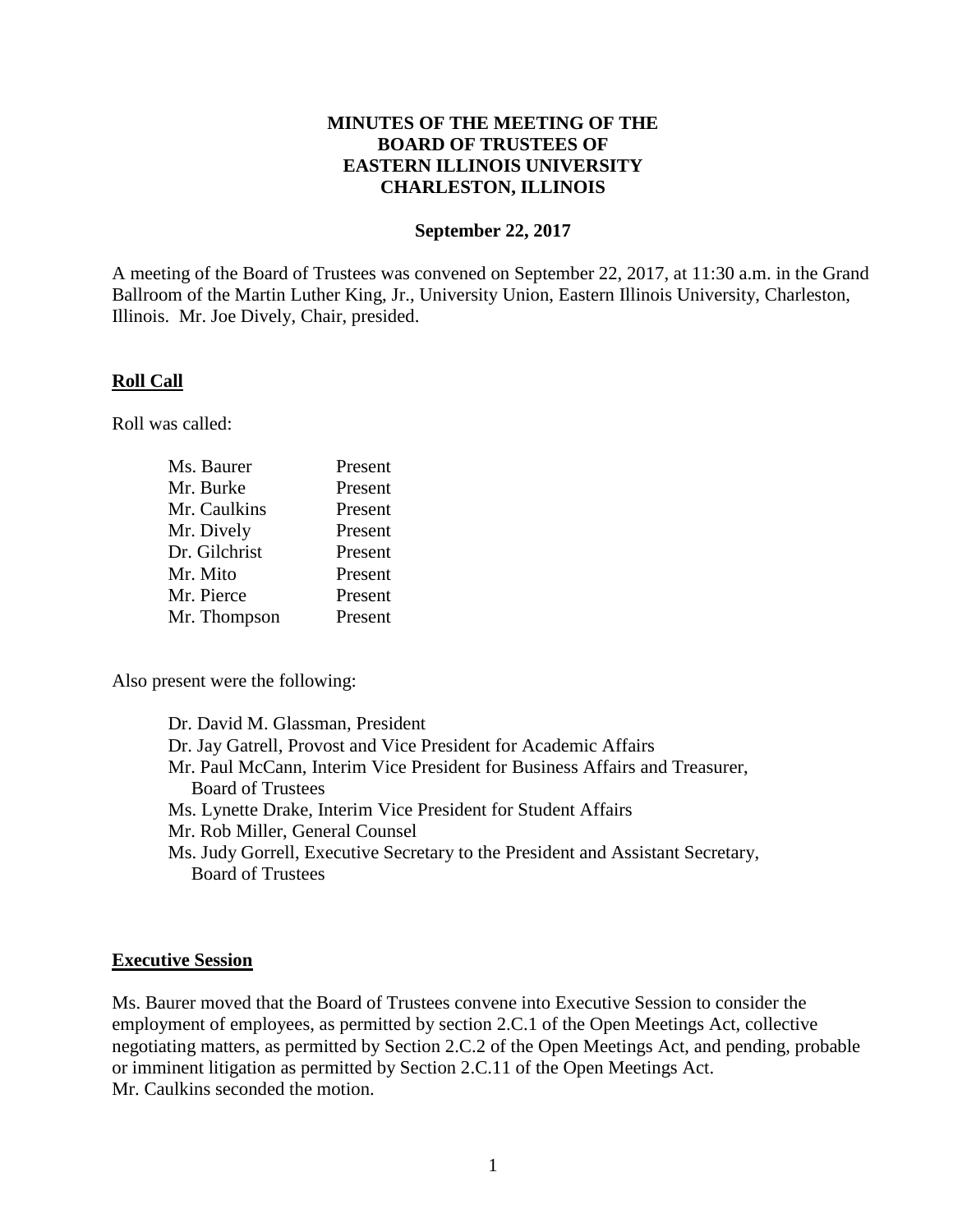Roll was called and the vote was as follows:

| Ms. Baurer    | Yes |
|---------------|-----|
| Mr. Burke     | Yes |
| Mr. Caulkins  | Yes |
| Dr. Gilchrist | Yes |
| Mr. Mito      | Yes |
| Mr. Pierce    | Yes |
| Mr. Thompson  | Yes |
| Mr. Dively    | Yes |
|               |     |

Motion carried.

Mr. Thompson moved to return to Open Session. Mr. Caulkins seconded the motion.

Roll was called and the vote was as follows:

| Ms. Baurer    | Yes |
|---------------|-----|
| Mr. Burke     | Yes |
| Mr. Caulkins  | Yes |
| Dr. Gilchrist | Yes |
| Mr. Mito      | Yes |
| Mr. Pierce    | Yes |
| Mr. Thompson  | Yes |
| Mr. Dively    | Yes |
|               |     |

Motion carried.

#### **Information Items**

## **Report from Board Chair**

Mr. Joe Dively, Chair of the Board of Trustees, noted the recent incident at the Mattoon high school. He wore a green and gold tie in support of Mattoon and specifically for Derek Pierce, our Student Trustee, and Luke Young, the Student Body President, who are both residents of Mattoon and attended the high school. Mr. Dively also mentioned that the physical education teacher who intervened in the incident is an alum of Eastern Illinois University.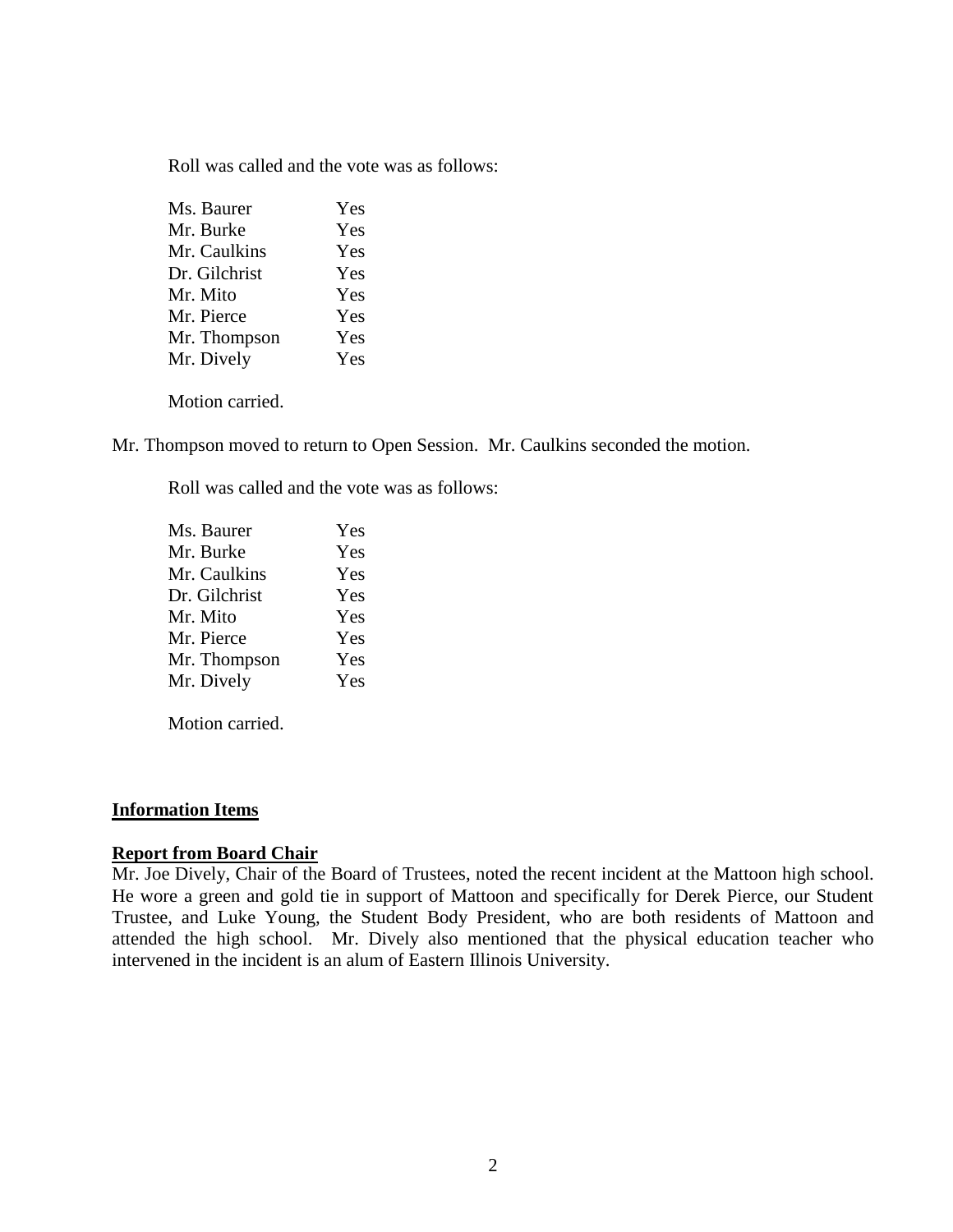## **Committee Reports**

### Executive/Planning Committee

The Executive/Planning Committee discussed HJR2 legislation which creates the Underrepresented Groups in Academia Task Force. Updates were presented on Enrollment Management and the Vitalization Project.

Finance/Audit Committee – Mr. Tim Burke reported Ms. Leigh Moon presented the FY17 Annual Report on the activities of Internal Auditing. Interim VP McCann discussed the status of the 2017 budget and gave an update of the FY18 budget. Mr. McCann also provided some cash flow information.

Board Regulations – No Report

Academic and Student Affairs Committee – Dr. Gatrell discussed the RN to BSN online initiative for Nursing and the differential tuition and program fee for select programs. Interim VP Drake reported on Fall 2017 opening events and the EIU PantherLife app. Family Weekend is September 15-17, and Homecoming is October 16-22 with the theme of "Let the Good Times ROAR!"

Dr. Glassman asked for a moment of silence for Dr. Alan Baharlou who recently passed away. He served as the Chair of Geology/Geography for many years, and he will be greatly missed. Dr. Baharlou has taken part in more than 100 commencement ceremonies at EIU, and he certainly bled blue.

#### **Action Items**

1. Mr. Thompson moved to approve the minutes of the Board Meeting on June 23, 2017 and the minutes of the Board Retreat on June 24, 2017. Mr. Caulkins seconded the motion.

Roll was called and the vote was as follows:

| Ms. Baurer    | Yes |
|---------------|-----|
| Mr. Burke     | Yes |
| Mr. Caulkins  | Yes |
| Dr. Gilchrist | Yes |
| Mr. Mito      | Yes |
| Mr. Pierce    | Yes |
| Mr. Thompson  | Yes |
| Mr. Dively    | Yes |

Motion carried.

2. Ms. Baurer moved to review and complete the Ohio Valley Conference Board Responsibilities for Intercollegiate Athletic for Academic Year 2017-18. Mr. Thompson seconded the motion.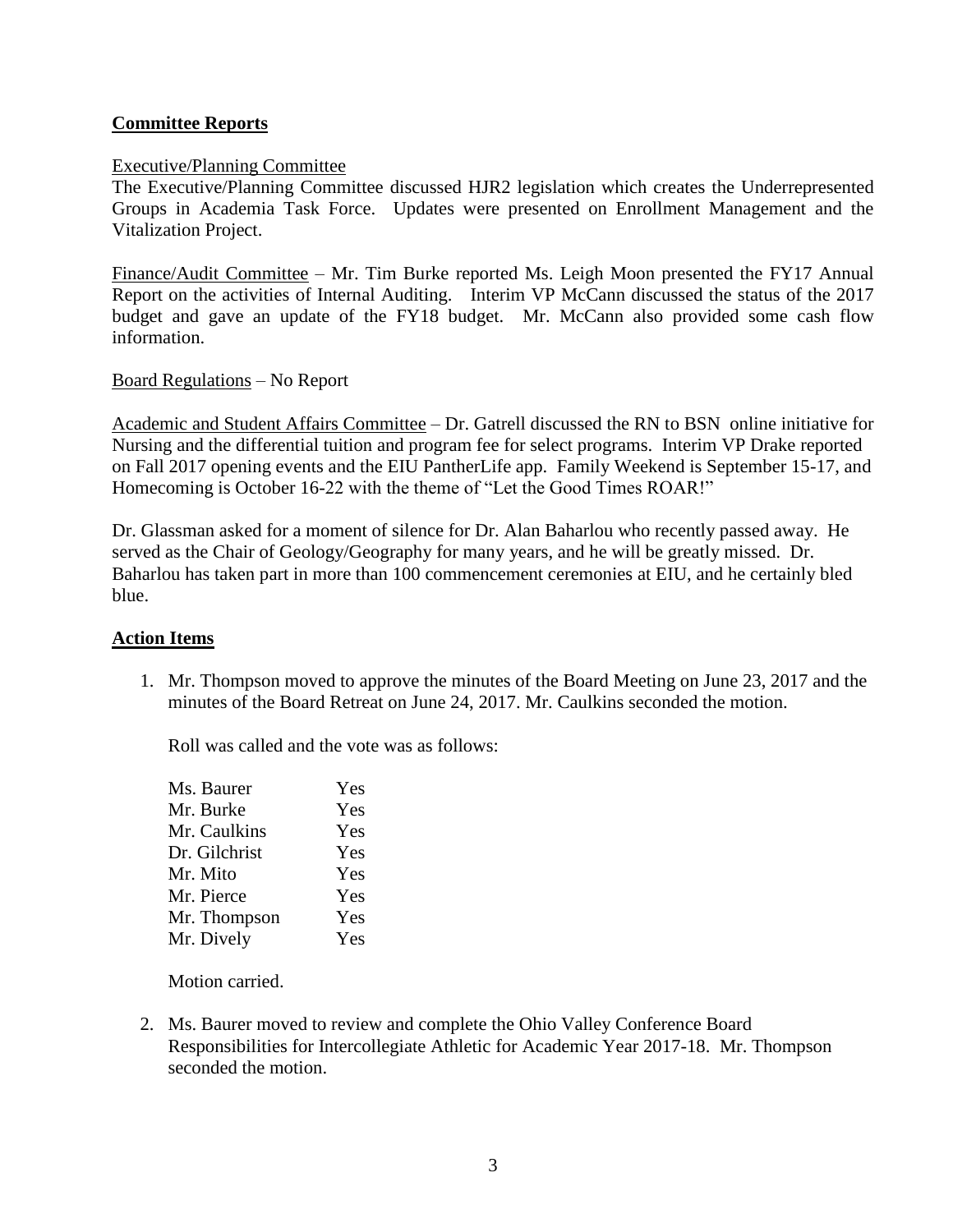Roll was called and the vote was as follows:

| Ms. Baurer    | Yes |
|---------------|-----|
| Mr. Burke     | Yes |
| Mr. Caulkins  | Yes |
| Dr. Gilchrist | Yes |
| Mr. Mito      | Yes |
| Mr. Pierce    | Yes |
| Mr. Thompson  | Yes |
| Mr. Dively    | Yes |

Motion carried.

3. Dr. Gilchrist moved to approve the seven-year agreement for Online Learning Support for the Nursing Program at a cost not to exceed \$2,600,000.00. The vendor is Academic Partnerships, LLC, Dallas, Texas, The amount does not include instructional design, course development, consultation and services which will be priced as needed. The fund source is Appropriated Funds. There were no BEP goals set for this project. Mr. Thompson seconded the motion.

Roll was called and the vote was as follows:

| Ms. Baurer    | Yes |
|---------------|-----|
| Mr. Burke     | Yes |
| Mr. Caulkins  | Yes |
| Dr. Gilchrist | Yes |
| Mr. Mito      | Yes |
| Mr. Pierce    | Yes |
| Mr. Thompson  | Yes |
| Mr. Dively    | Yes |

Motion carried.

4. Ms. Baurer moved to approve the purchase of the Virtual Course Coach for the online RN to BSN program at a cost not to exceed \$465,000 for three years with an option to renew for six additional one-year periods. The vendor is Instructional Connections, LLC, Dallas, TX. The fund source is Appropriated Funds. There were no BEP goals set for this project. Mr. Thompson seconded the motion.

Roll was called and the vote was as follows:

| Ms. Baurer    | Yes |
|---------------|-----|
| Mr. Burke     | Yes |
| Mr. Caulkins  | Yes |
| Dr. Gilchrist | Yes |
| Mr. Mito      | Yes |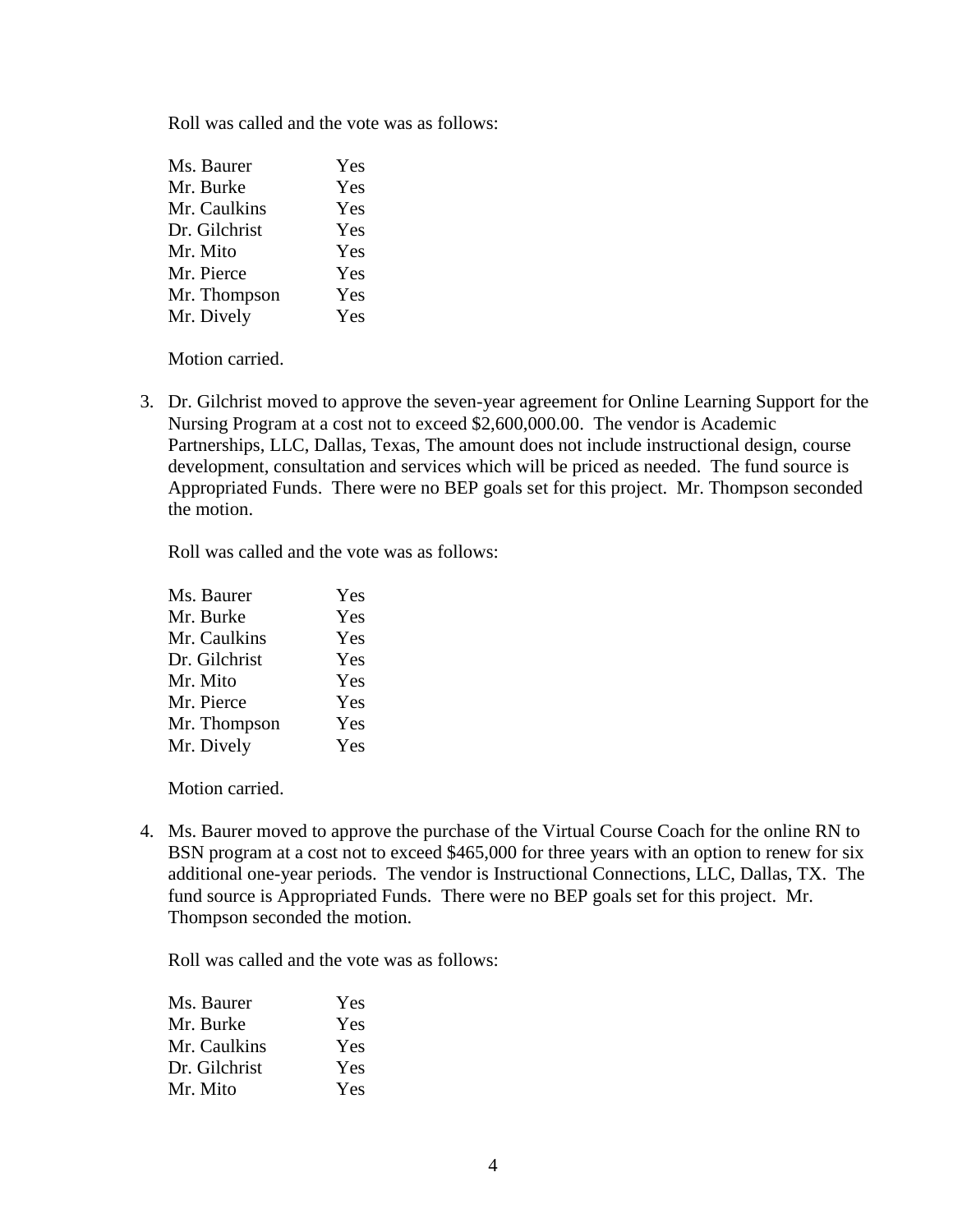| Mr. Pierce   | <b>Yes</b> |
|--------------|------------|
| Mr. Thompson | Yes        |
| Mr. Dively   | Yes        |

Motion carried.

5. Mr. Thompson moved to approve the proposed revision, I.F.3 Presentations, to the Board of Trustee Regulations. Mr. Burke seconded the motion.

Roll was called and the vote was as follows:

| Ms. Baurer    | Yes |
|---------------|-----|
| Mr. Burke     | Yes |
| Mr. Caulkins  | Yes |
| Dr. Gilchrist | Yes |
| Mr. Mito      | Yes |
| Mr. Pierce    | Yes |
| Mr. Thompson  | Yes |
| Mr. Dively    | Yes |
|               |     |

Motion carried.

6. Mr. Thompson moved to approve the Successor Agreement Chicago Regional Council of Carpenters Local #243. Local #243 ratified the agreement on September 8, 2017. The agreement is effective May 1, 2017, through April 30, 2018. There is no cost in the settlement. Mr. Caulkins seconded the motion.

Roll was called and the vote was as follows:

| Ms. Baurer    | Yes |
|---------------|-----|
| Mr. Burke     | Yes |
| Mr. Caulkins  | Yes |
| Dr. Gilchrist | Yes |
| Mr. Mito      | Yes |
| Mr. Pierce    | Yes |
| Mr. Thompson  | Yes |
| Mr. Dively    | Yes |
|               |     |

Motion carried.

7. Mr. Thompson moved to approve the special fee for Communications Disorders and Sciences in the traditional master's degree program. The fee is \$100 per semester credit hour will apply to all entering, or new students, effective Fall 2018. Mr. Pierce seconded the motion.

Roll was called and the vote was as follows: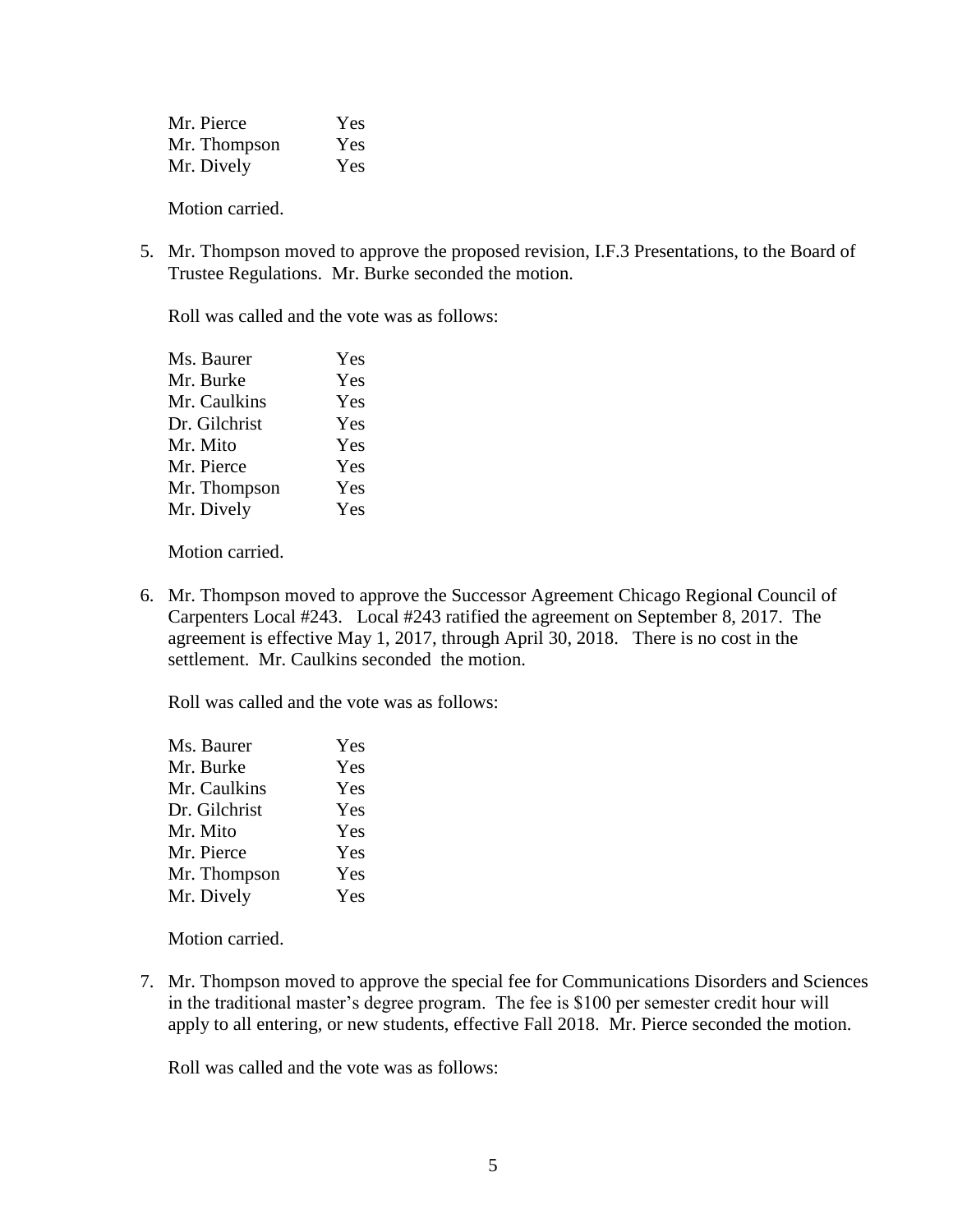| Yes |
|-----|
| Yes |
| Yes |
| Yes |
| Yes |
| Yes |
| Yes |
| Yes |
|     |

Motion carried.

## **Information Items (continued)**

## **President's Report**

## **National Survey of Student Engagement (NSSE) Results**

Dr. Karla Sanders gave a presentation on the National Survey of Student Engagement (NSSE) Results. NSSE was given in spring '17 to new freshman from fall '16 and seniors. EIU ranked in the top 10% of all institutions: freshmen – discussions with diverse others and student-faculty interaction, and seniors –effective teaching practices. EIU ranked in the top 50% of all institutions by both freshmen and seniors. EIU was above peers (Midwest, public mater's level institutions) in several items both in the first year and the senior year. The results also provided places to improve, opportunities for growth, and high impact practices at EIU. EIU shines in experiences with faculty and the faculty ranked above peers in effective teaching. It was noted that EIU has an excellent campus environment.

## **Intercollegiate Athletics Report**

Mr. Tom Michael presented the Athletic Annual Report. The mission and goal of Intercollegiate Athletics is to bring student-athletes to EIU to earn their degree, participate in a championship-level program and leave here much better and more prepared to be successful when they enter the real world. Mr. Michael has been invited to have a conversation with Faculty Senate in October to discuss how we can continue to work together to bring the best students to EIU.

EIU athletes have performed at a very high level academically, physically, and as helpful community members. Initially, from the fall '16 semester to the spring '17 semester, the overall GPA for all sports increased from an outstanding 3.15 to 3.19. In addition to academic excellence, EIU's athletes have several athletic accomplishments as well. Men's track and field won the OVC Indoor Championship while the women's track and field team doubled-up and won the OVC Indoor and Outdoor Championships. Football beat FBS bowl eligible Miami, OH, and men's Basketball went to Missouri and won, beating a Power 5 basketball program. Finally, during the 2016-17 academic year, EIU's student athletes completed over 3,500 community service hours within our local communities.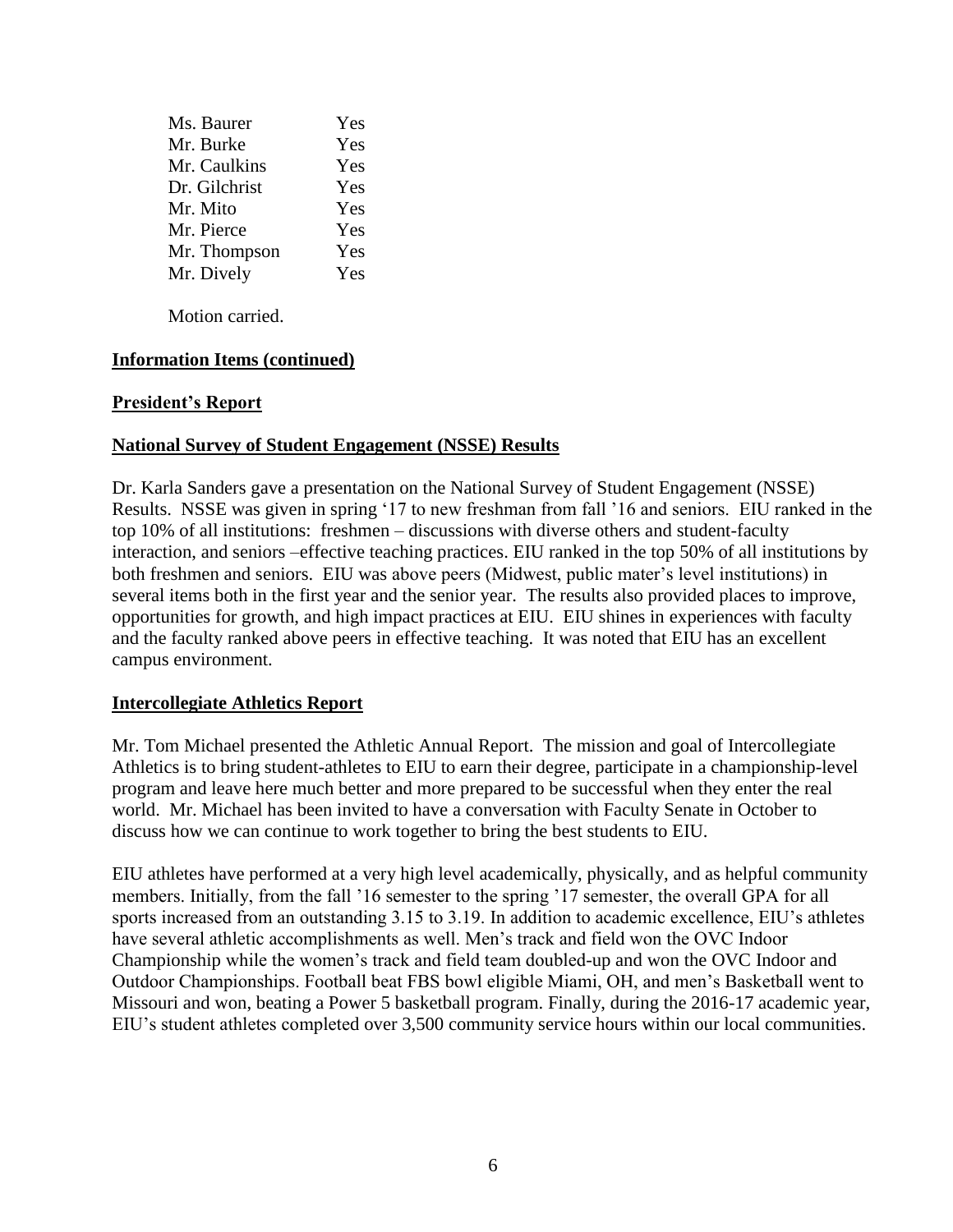# **Reports from Constituencies**

### Faculty Senate

Dr. Jemmie Robertson spoke about an open dialogue with the university's new Provost, Jay Gatrell. In addition to building rapport with co-workers, he spoke highly of President Glassman's prompt action to improve the maintenance of university landscaping. Also of interest to Faculty Senate is a conversation about what it truly means to be inclusive and how EIU can truly be welcoming of students of diverse backgrounds, and the discussion about a proposal to rename Douglas Hall.

## Staff Senate – No report

## Student Government

Student Body President Luke Young was pleased to announce already having filled 26 of the 30 student senate seats. In addition, Mr. Young spoke about four project areas: making visits with RSOs, working on a better bus route for students, working with admissions on enrollment, and the "It's On Us" Social Media Plan. Furthermore, Mr. Young spoke about trying a new branch of student Government this year: Presidential Cabinet. Here, student advisors from various groups will come together to showcase different activities happening on campus and work on problems that could be addressed by Student Government.

#### **Summary of Purchases \$100,000 - \$249,999**

| <b>Vendor</b>                      | <b>Type of Purchase</b>                               | <b>Bids</b> | Amount       |
|------------------------------------|-------------------------------------------------------|-------------|--------------|
| Sofbang LLC                        | <b>Oracle Database/Internet Application</b><br>Server | (A)         | \$114,741.87 |
| <b>Public Broadcasting Service</b> | PBS programming                                       | (B)         | \$141,138.00 |
| <b>Ohio Valley Conference</b>      | Arbiter system to pay officials                       | (B)         | \$149,734.36 |
| <b>MBM</b> Corporation             | Edible and nonedible items for Chick-<br>Fil-A        | (B)         | \$150,000.00 |

(A) BEP certified

(B) Sole Source

## **FY 2017 Deposit and Investment Report**

For the quarter ending June 30, 2017: Operating Funds Investment Performance – The University had an average daily investment balance of \$37,469,070.50, and a net average daily balance of \$33,655,084.08. The annualized average yield was 0.84 percent. Endowment Funds Investment Performance – The Portfolio Market Value as of March 31, 2017 was \$2,515,634.15, which was 3.21% return on investments for the quarter.

For the fiscal year ending June 30, 2017: Operating Funds Investment Performance – The University had an average daily investment balance of \$44,300,177.14, and a net average daily balance of